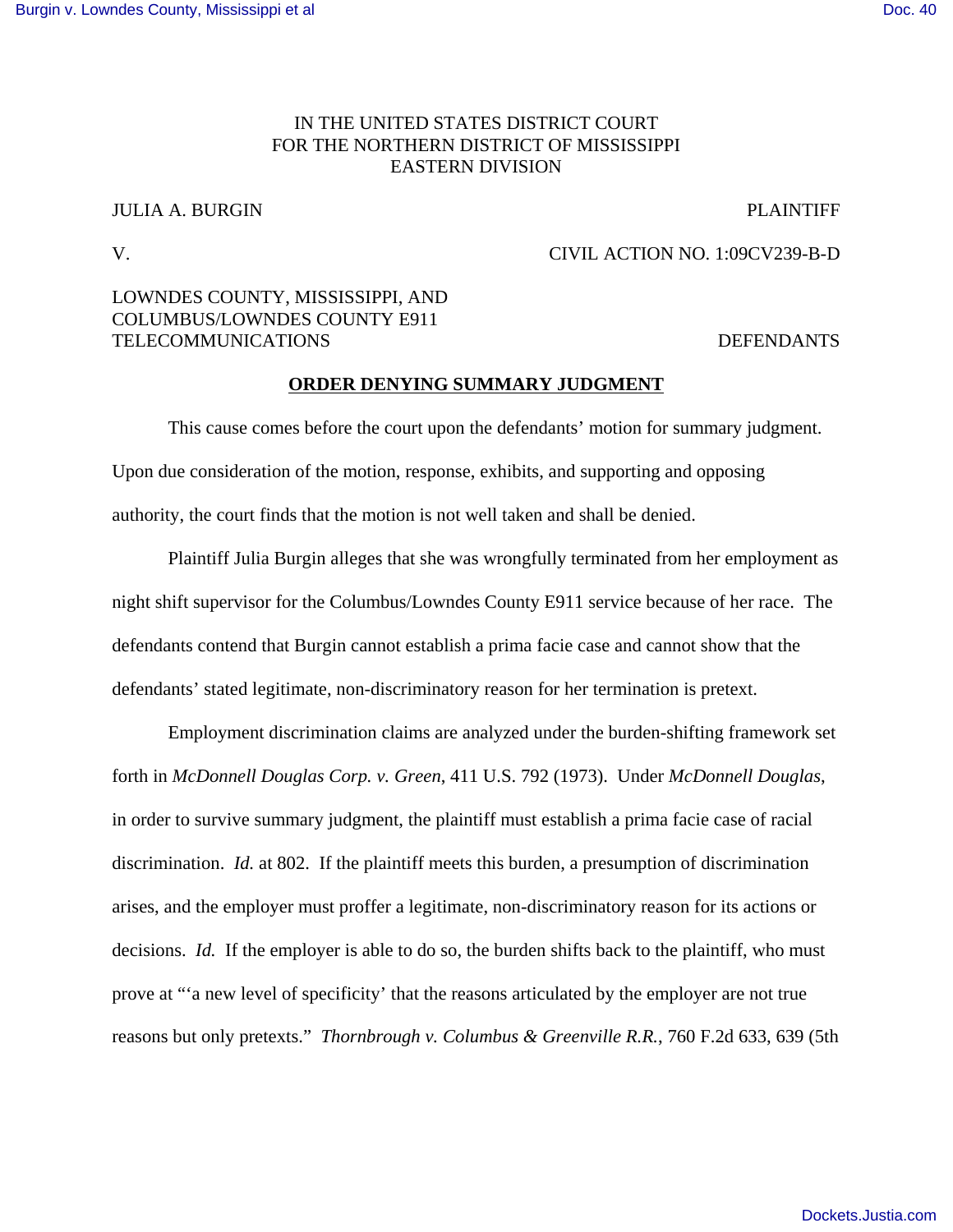Cir. 1985) (quoting *United States Postal Service Bd. of Governors v. Aikens*, 450 U.S. 248, 253- 54 (1981)).

"Although the *McDonnell Douglas* framework shifts the burden of production between the plaintiff and the defendant, 'the ultimate burden of persuading the trier of fact that the defendant intentionally discriminated against the plaintiff remains at all times with the plaintiff.'" *Pierce v. Texas Dept. of Transportation*, No. 3:01CV2098-AH, 2002 WL 31757635, at \*3 (N.D. Tex. Dec. 4, 2002) (quoting *Texas Dept. of Community Affairs v. Burdine*, 450 U.S. 248, 253 (1981)).

The necessary elements of a prima facie case are not inflexible. Rather, they vary depending upon the facts of the particular case. *Thornbrough*, 760 F.2d at 641. A plaintiff may present a prima facie case of race discrimination by showing that she is a member of a protected class; that she is qualified for the position; that she experienced an adverse employment decision; and that she was replaced by a person outside the protected class or was treated less favorably than employees outside the protected class. *McDonnell Douglas*, 411 U.S. at 802. "To establish a prima facie case, a plaintiff need only make a very minimal showing." *Nichols v. Loral Vought Systems Corp.*, 81 F.3d 38, 41 (5<sup>th</sup> Cir. 1996) (quoting *Thornbrough*, 760 F.2d at 639).

The defendants in the present case assert that the plaintiff cannot establish a prima facie case because she cannot show that she was replaced by a person outside her protected class. While it is true that the plaintiff is a black female and a black female was subsequently hired by the defendants, the record is clear that this person was not hired to fill the plaintiff's position. Sheri Fancher, Director of Lowndes County E911, stated in her affidavit as follows:

Ms. Burgin's position was not formally replaced until June 16, 2010. At that time, Joyce White was promoted to night shift supervisor. Ms. White is a white